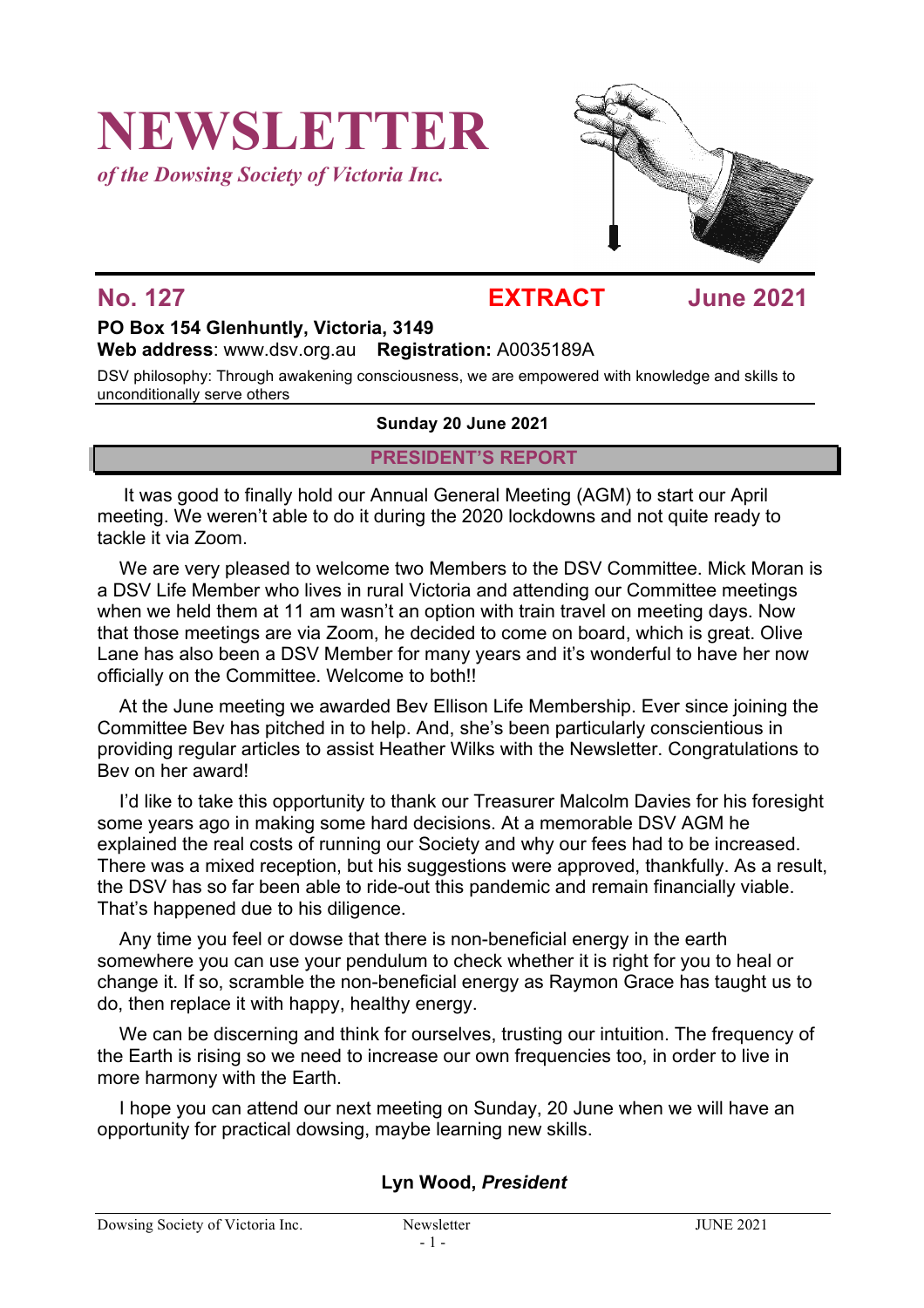#### **NEXT MEETING**

**Time & Date: 1.30 pm for 2.00 start, Sunday 20 June 2021 Place: Mount Waverley Community Centre, Miller Crescent, Mount Waverley**

*(Opposite Mount Waverley Railway Station)* **Melways: 70 E 1 Parking at rear, off Holskamp St. which runs off Stephensons Road**

# **OUR NEXT MEETING**

For our next meeting on 20 June, we're pleased to announce a return to a format that's become a favourite with DSV Members and visitors alike over time.

We'll have various Dowsing Tables manned by a number of dowsers sharing their knowledge. Experienced dowsers will share useful insights on different dowsing topics. The idea is to stop by and pick up some great tips from one table before moving on to another, where someone else is demonstrating a different aspect of dowsing. You'll be able to find out more about map dowsing, changing energy and a number of ways to check your own dowsing skills.

It's always lots of fun and of course there are new things to discover about dowsing.

This promises to be a good meeting for you to bring along some friends who are perhaps new to dowsing and would like to get a great overview of what's possible.



# **OUR LAST MEETING**

At the AGM held ahead of our general meeting on Sunday 18 April, we were pleased to welcome two new DSV Committee Members, Olive Lane and Mick Moran. Welcome aboard!

And, we were delighted to surprise Committee Member Bev Ellison with a Life Membership to the DSV. Our congratulations to you Bev!

After the AGM formalities, at the April meeting it was good to be able to show a longer video from Raymon Grace. It was new to everyone – his presentation to the Lone Star Dowsers in the US from February 2021.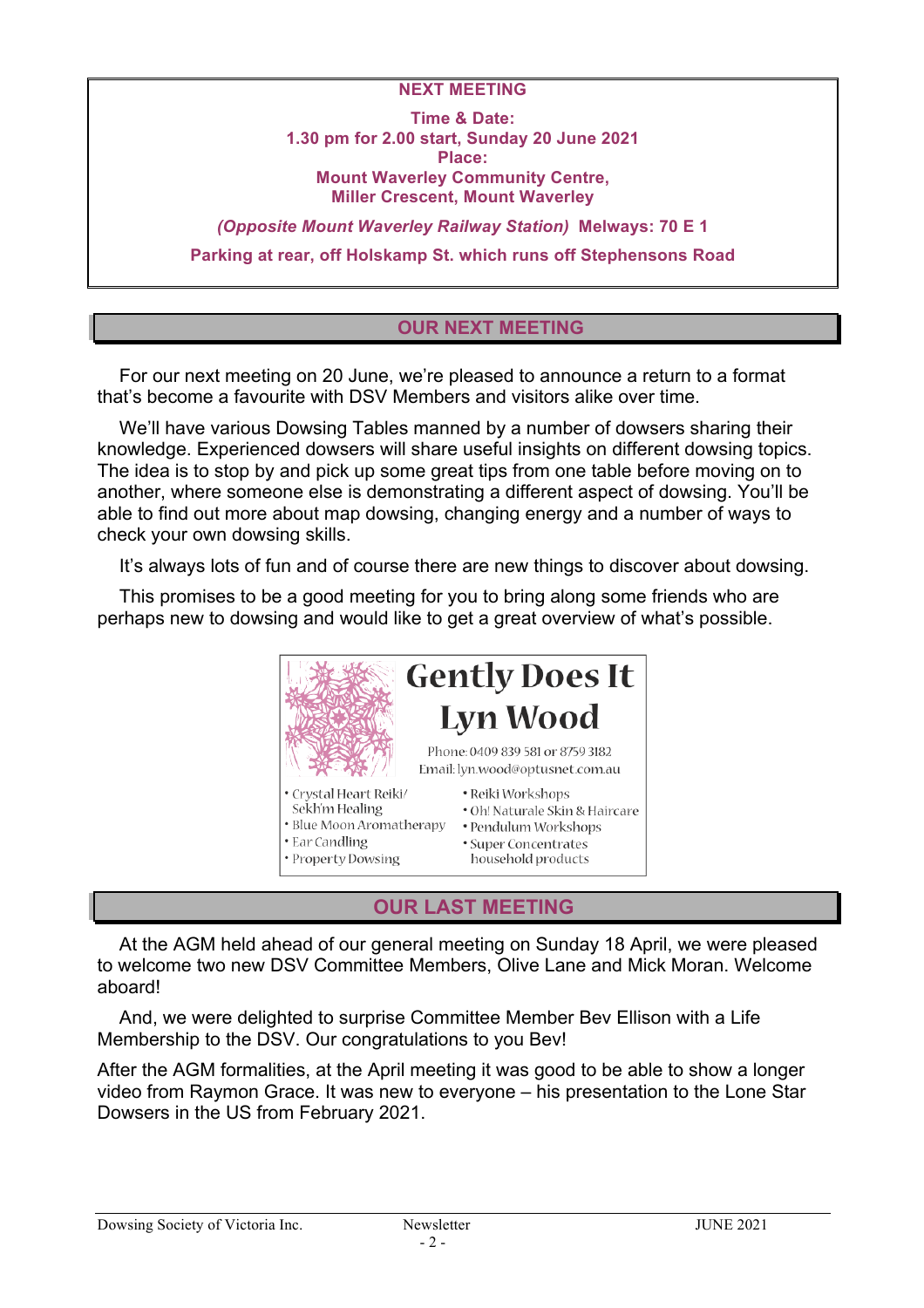# **LIFE LESS ORDINARY**

*Thanks to Anna Guerrier for her welcome contribution. Anna is a professional member of the BSD and runs a successful healing practice in Portugal.*

Sometimes the word Ordinary gets a bad rap but what exactly is Ordinary?

It can be a good thing – "Oh! He's great, a real ordinary guy, you can rely on him."

Or not so good – "you don't want to buy that dress it's just a bit ordinary." Very damning!

So what is life – Less Ordinary?

It has many guises such as stepping out of the box; refusing to conform; adventure; travel; spreading your wings, all of these could be classified as less ordinary. But could it also be seeing the less ordinary in what appear to be ordinary situations.

Could ordinary actually be the smoke screen hiding our addiction to expectation? Both our own and other people's?

Interestingly, Dowsing is a practice that brings us very much into our present moment, be it looking for water, finding earth energies or discovering remedies to alleviate certain physical or mental suffering. As we tune into the energetic vibration around us and ask our questions we are totally aligned with the here and now. We are totally given up to what is around us and it is a great way to train the brain to stop all its goofing around as we focus on being totally calm, open and with the specific intent to discover whatever it is we are looking for.

And yet no-one would say that dowsing is an ordinary pass time. It's an extra-ordinary activity for sure and one that we can all enjoy without having to go anywhere or do anything special, which has been a bonus in these Covid times!

So, whip out your dowser and get practicing on living a life considerably less ordinary.

*"If you argue for your limitations they are yours…"* **Illusions** by Richard Bach.

Anna Guerrier: www.holisticdowsing.org



**Integrated** effective healing • Dowsing • Tapping • Hypnotherapy **Heather Wilks** heather@ohnaturale.com 0414 836 654

**READY TO BECOME OUR NEXT DSV NEWSLETTER EDITOR?**

We are still actively seeking a new Editor to take over my role for the DSV Newsletter. I've been doing the job for 14 years now!

I invite you to share something of your own dowsing experiences for the DSV Newsletter. You can remain anonymous if you prefer.

Alternatively, you can send me interesting information you've come across, provided you've requested approval to reprint it. Just email me: heather@ohnaturale.com (*Ed.)*